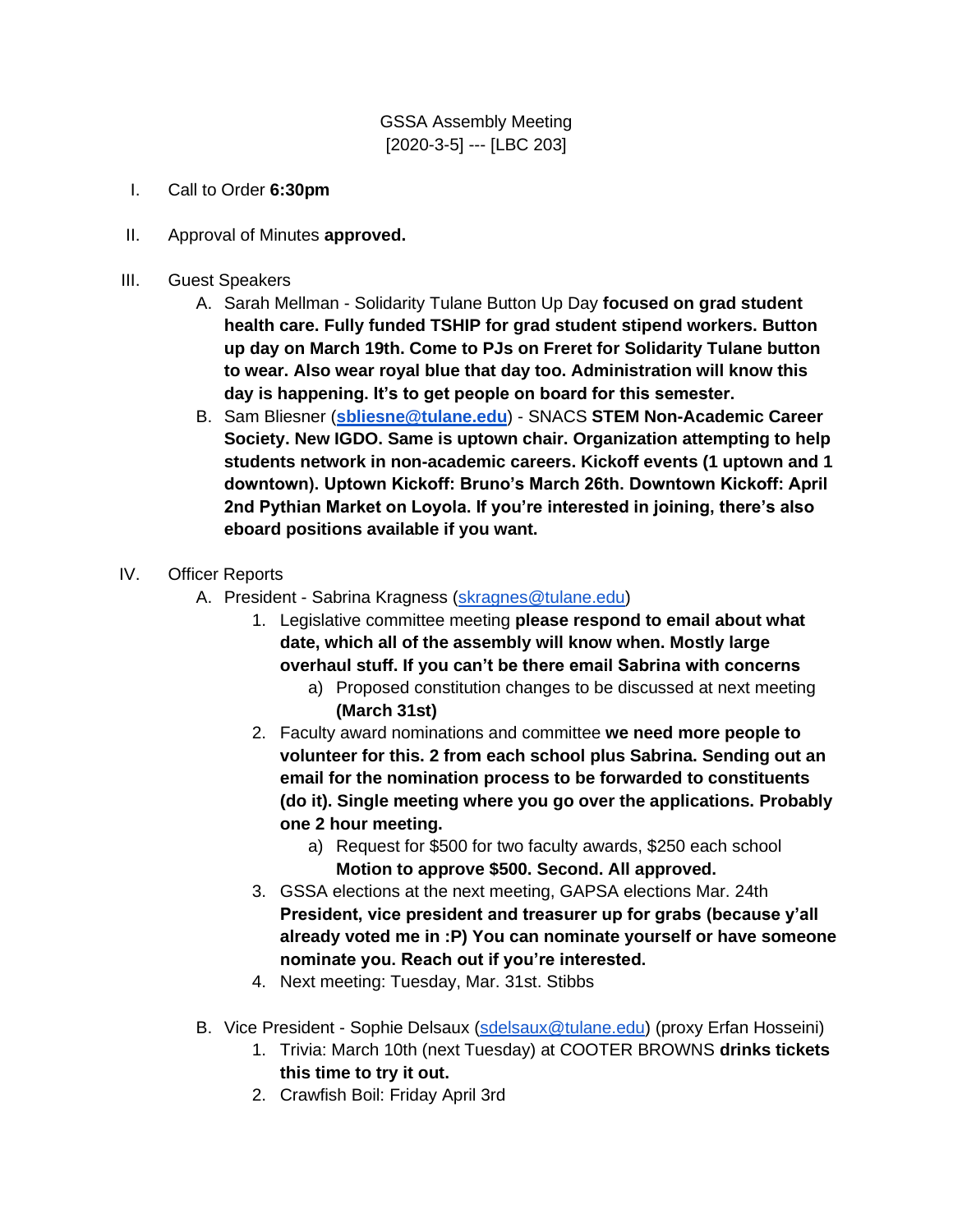- C. Treasurer Hannah Aziz [\(haziz@tulane.edu\)](mailto:haziz@tulane.edu)
	- 1. Office Hours **10:30-11:30 on Fridays 300D Hebert Hall. \*except not tomorrow**
	- 2. Currently we have **\$4,522.51** in the bank for events.
	- 3. We have **\$2,996.91** for speakers (between visiting professionals & honorarium)
	- 4. Thus, we have **\$7,519.42** total.
	- 5. Event Requests

| <b>Department</b>                    | <b>Event Title</b>         | Date                              | <b>Amount</b><br><b>Requested</b> | <b>Expense</b>       | <b>Expected</b><br><b>Attendance</b> | Per person |
|--------------------------------------|----------------------------|-----------------------------------|-----------------------------------|----------------------|--------------------------------------|------------|
| Computer<br>Science -<br><b>GSSA</b> | End of Semester<br>Hangout | 4/25/2020                         |                                   | 130 Sandwiches       | 13                                   | \$10.00    |
| Chemistry -<br><b>GSSA</b>           | Department<br>Meeting      | 4/1/2020                          |                                   | Food and<br>250 Soda | 40                                   | \$6.25     |
| Chemistry -<br><b>GSSA</b>           | Department<br>Meeting      | 5/13/2020                         |                                   | Food and<br>250 Soda | 40                                   | \$6.25     |
| Chemistry -<br><b>GSSA</b>           | Department<br>Meeting      | 6/3/2020                          |                                   | Food and<br>250 soda | 40                                   | \$6.25     |
|                                      |                            | Total w/<br>events<br>under \$250 | \$880.00                          |                      |                                      |            |

**Motion to slate. Second. All approved. Motion to approve. Second. All approved.** 

- D. Secretary Amanda Reusch [\(areusch@tulane.edu\)](mailto:areusch@tulane.edu)
	- 1. Website Update

## V. New Business

- A. GAPSA senator report **Downtown fitness center opening August 2020. Don't know about parking. Graduate employment opportunities. 2 upcoming event CCC Symposium tomorrow noon to 4. Environmental law summit Friday and Saturday. SNACs and Pride Alliance approved. Mixer April (maybe 17th). Voted to remove GRE requirement. Optional by program. Crest Awards Nominations for service. [https://orientation.tulane.edu/crest](https://orientation.tulane.edu/crest-awards)[awards](https://orientation.tulane.edu/crest-awards) to submit.**
- B. SLA Graduate Studies Committee report **Nothing**
- C. GDC committee report **Nothing**